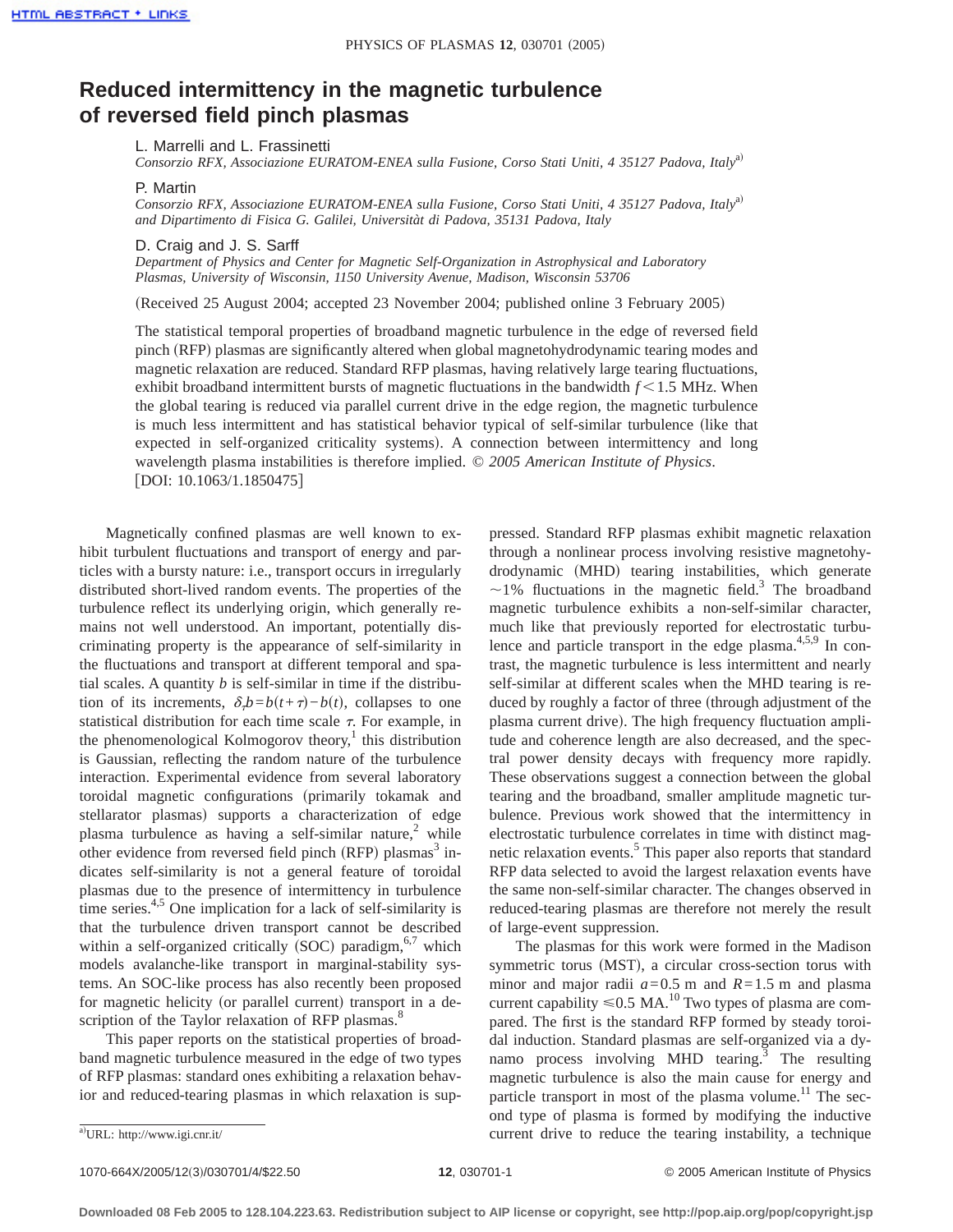

FIG. 1. (a) Typical evolution of  $\Phi$  for a standard plasma. (b)  $\dot{B}_{\phi}$  signal for the same plasma. (c) Magnified view of  $\dot{B}_{\phi}$  in (b). (d)  $\dot{B}_{\phi}$  for a PPCD plasma.

called pulsed poloidal current drive  $(PPCD)$ .<sup>12,13</sup> The magnetic turbulence is decreased, which reduces the fluctuationinduced heat and particle transport.<sup>14</sup>

This paper focuses on the change in the statistical properties of broadband magnetic fluctuations when PPCD is applied. The magnetic fluctuations  $B_{\phi}$  are measured by an array of four pickup coils which sense the toroidal component  $B_{\phi}$ of the magnetic field at the plasma boundary. The frequency bandwidth is 1.5 MHz. The data are from plasmas with current  $\approx$  0.5 MA and density  $n_e \approx 1 \times 10^{19}$  m<sup>-3</sup>. The core electron temperature is  $\approx 0.4 \text{ keV}$  in standard plasmas and  $\approx$ 1 keV in PPCD plasmas. Reduced intermittency is also observed in 0.4 MA PPCD plasmas. Although the pickup coils are located at the plasma surface, the power spectra measured by probes inserted in the outer region of low current 0.2 MA plasmas are essentially identical to those measured by surface coils. This is likely to be the case at higher current as well.

Standard MST plasmas exhibit large, distinct relaxation dynamo events, called sawteeth,<sup>15</sup> during which substantial toroidal magnetic flux,  $\Phi = \int_0^a 2\pi r B_\phi(r) dr$ , is generated, as shown in Fig.  $1(a)$ . The magnetic fluctuation amplitude increases in time leading up to and especially during the sawtooth crash [Fig. 1(b) shows  $\dot{B}_{\phi}$ ]. Smaller, less distinct bursts also appear between sawteeth, as shown in the expanded time trace of Fig.  $1(c)$ .

The situation in PPCD plasmas is completely different. PPCD is applied through a programmed ramp of the toroidal field to create poloidal induction in the outer region of the plasma.12,13 The added induction replaces dynamo current generation in the standard reversed field pinch (RFP), and the tearing fluctuations are reduced. The  $\tilde{B}_{\phi}$  fluctuation is less bursty and reduced in amplitude during PPCD, as shown in Fig.  $1(d)$ . PPCD is inherently transient, so the reduced



FIG. 2. (Color online). Power spectra of  $\tilde{B}_{\phi}$  in standard (thin line) and PPCD (thick line) plasmas.

fluctuation period only lasts  $\sim$  10 ms (9–19 ms in Fig. 1). Note that this is longer than the typical sawtooth period in standard plasmas.

The reduction in magnetic fluctuation during PPCD is broadband, with high frequency components more strongly suppressed. The shape of the magnetic fluctuation frequency power spectrum therefore changes substantially, as shown in Fig. 2. These ensemble-averaged Fourier power spectra are formed by averaging 1 ms intervals between *t*=9–18 ms, i.e., during the current flattop for standard plasmas and the quiescent periods for PPCD plasmas. The ensembles include multiple intervals from  $\sim$ 10 plasmas of each type.

Three distinct regions in the  $\tilde{B}_{\phi}$  power spectra are identified. The first is a peak in the 10–30 kHz range, corresponding to the toroidal rotation of the dominant poloidal mode number  $m=1$  tearing modes (only rotating plasmas are analyzed here). This peak is broad since there are several comparably sized dominant modes of similar wavelength, and because the mode rotation speed varies during the sawtooth cycle. From 30 kHz to  $\sim$  200 kHz, the standard plasma spectrum shows a power law decay  $\alpha f^{-\alpha_1}$  with  $\alpha_1 \approx 1.8$ . A transition to a steeper power law, with larger  $\alpha_2 \approx 3.8$ , occurs for  $f \approx 300$  kHz, perhaps indicating dissipation plays an important role at highest frequencies. These characteristic exponents, as well as the normalized fluctuation amplitude  $\tilde{B}/B$ , vary somewhat with plasma current and possibly other parameters. A systematic study has not yet been performed to clarify these dependencies. In particular,  $\tilde{B}/B$  is predicted to depend on the mean-field *B* for homogeneous MHD turbulence.<sup>16</sup>

The fluctuation power in PPCD plasmas, at the same plasma current, is reduced in all three spectral regions, still remaining above the noise threshold. The dominant tearing modes are reduced  $\sim$ threefold but have roughly the same frequency since the plasma rotation does not change much. However, the exponents of the power law decay at higher frequencies are quite different, with  $\alpha_1 \approx 2.8$  and  $\alpha_2 \approx 5.9$ . Two statistical analysis techniques are used to reveal possible intermittent behavior in the magnetic field: analysis of the statistical distribution of the laminar times (defined as those times elapsed between two bursts in the fluctuating signal) and of the probability distribution function (PDF) of the signal differences. These techniques are often applied to fluctu-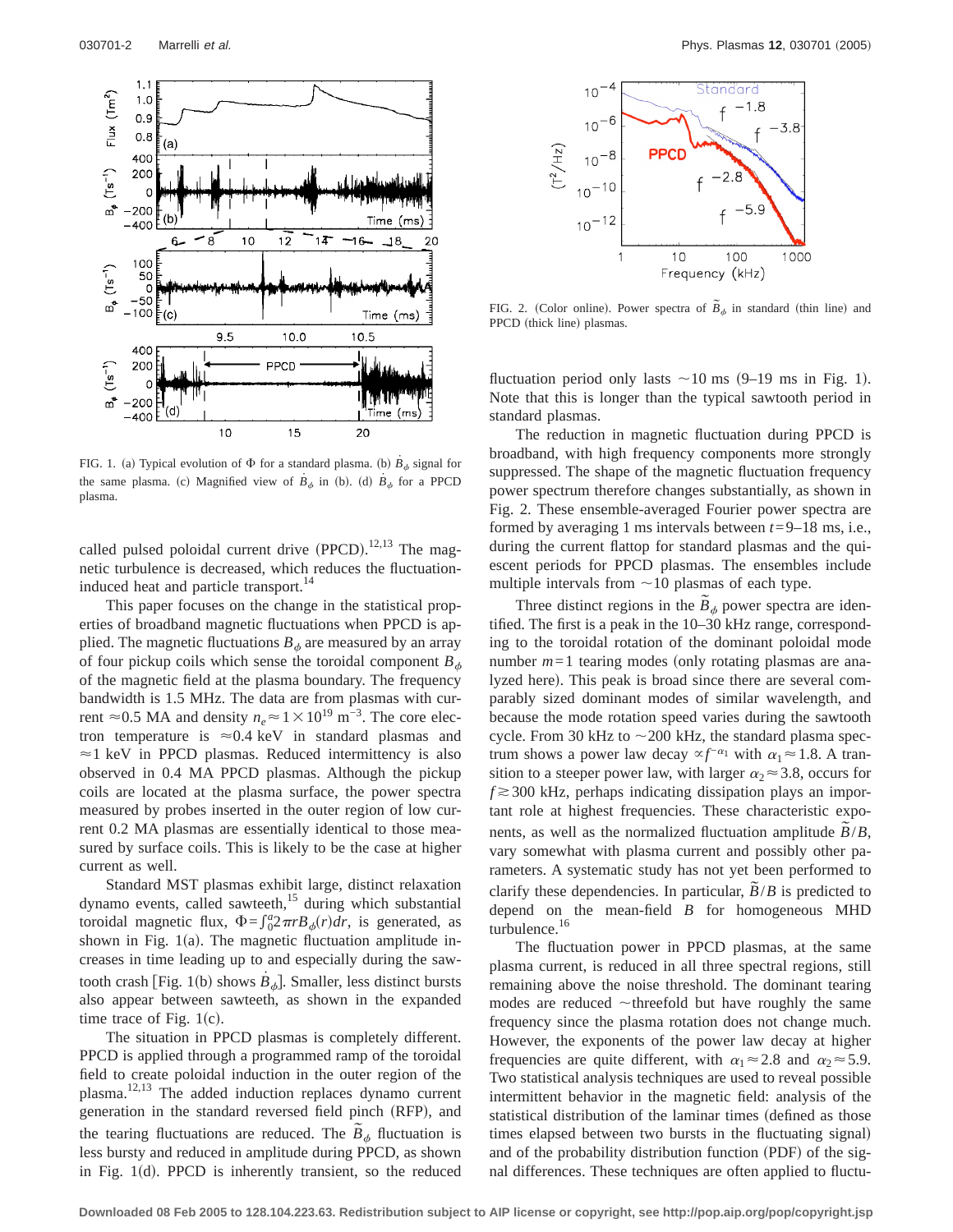

FIG. 3. (Color online). PDFs of signal differences: (a)  $\tau=0.3 \mu s$  and (b)  $\tau$ =171  $\mu$ s for standard plasmas; (c, d) same  $\tau$ 's, but for PPCD plasmas. The dots are the PDF data and the lines are stretched exponential fits.

ating time series in astrophysical and geophysical settings,<sup>17</sup> and, more recently, to magnetized laboratory plasmas.<sup>4,5</sup> The two techniques allow a discrimination of self-similar and intermittent features in the time series under study.

In both standard and PPCD plasmas, the PDFs of laminar times  $P(\tau)$ , calculated as in Ref. 17, are not exponential but more similar to power laws. This behavior is consistent with previous observations for electrostatic fluctuations and transport in the RFP edge<sup>4,5,9</sup> and in astrophysical plasmas.<sup>17</sup> This differs from the exponential decay typical of the classical Bak–Tang–Wiesenfeld SOC model,<sup>6</sup> but, as pointed out in Refs. 5 and 18, other SOC models exhibit power law decay for  $P(\tau_L)$ .<sup>19</sup>

The PDF of the signal differences at various time scales  $\tau$  is defined in this case as the distribution of the time series  $S_{\tau}(t) = b_{\phi}(t) - b_{\phi}(t+\tau)$ , where  $b_{\phi}(t) = \dot{B}_{\phi}/\sigma_{B}$  is the standardized time series of nonintegrated  $\dot{B}_{\phi}$  (i.e., with unit variance and zero mean). The PDFs is obtained by binning the  $S_{\tau}(t)$ time series; the number of bins is a trade-off between minimization of the statistical error and accuracy of the sampling of the PDF function.<sup>20</sup> In pure self-similar turbulence, the PDFs at all scales collapse to a common PDF, independent of  $\tau$ . This implies  $\delta \dot{b}_{\gamma \tau} = \gamma^h \delta \dot{b}_{\tau}$  holds for a unique value of  $h^{(2)}$ . Departures from self-similarity are highlighted by varying behavior of the PDFs at different scales  $\tau$ . The PDFs are estimated using the same data as for Fig. 2. The pickup-coil signals were not analog integrated to maximize the high frequency resolution of magnetic fluctuations.

The non-self-similar character of standard plasma magnetic turbulence is revealed in the PDFs of the signal differences. Figures  $3(a)$  and  $3(b)$  show two PDFs: one for short time scale  $\tau=0.3$   $\mu$ s and one for long time scale  $\tau=170 \mu$ s. Obviously these have different shapes. To quantify the shape, the PDFs are fitted with stretched exponential functions  $F(\delta b) = Ke^{-b|\delta b|^{\alpha}}$  (a common procedure for this situation). Self-similar behavior is characterized by the invariance of the exponent  $\alpha$  with varying  $\tau$ , and specifically the distribution is Gaussian if  $\alpha = 2$ . The two PDFs of Figs. 3(a) and 3(b) have  $\alpha$ =0.7 and  $\alpha$ =0.9, respectively. The general trend of  $\alpha$ 



FIG. 4. (Color online). Exponents  $\alpha$  of the PDF fitting function vs  $\tau$ : (a) standard plasmas (diamonds), surrogates of standard data (stars), and PPCD plasmas (squares); (b) PDF analysis of between-sawtooth standard plasma data (diamonds), and surrogates of between-sawtooth data (stars). Autocorrelation time is 0.6–0.7 µs for standard discharges, 1.1–1.2 µs for PPCD.

versus  $\tau$  is shown in Fig. 4(a) (diamond symbols), where the error bars represent the dispersion of the  $\alpha$  distributions when the fit is performed on the PDF of a single record of the ensemble. Note that  $\alpha < 1$  for small  $\tau$  and increases to  $\alpha \approx 1$  for larger  $\tau$ . This is the same behavior as observed for the edge electrostatic turbulence measured in the reversed field experiment  $(RFX)$   $(Ref. 9)$  and indicates that the PDFs of magnetic fluctuations are not self-similar in standard MST plasmas. The presence of tails in the PDFs at small  $\tau$  indicates that larger differences occur more frequently at short time scales. This is interpreted as a signature of intermittency, $\delta$  which is a nonlinear phenomenon related to particular phase relationships that couple different frequencies of the power spectrum. Intermittency does not occur in linear stochastic processes with random inputs, whether Gaussian or not, even if the power spectrum (or autocorrelation function) and PDF are identical to those for an intermittent process.

Therefore, a definitive test of the presence of intermittency is obtained by applying the same analysis to surrogate time series constructed from the measured  $\tilde{B}_{\phi}$ . We use the amplitude adjusted Fourier transform<sup>22</sup> method based on a stochastic linear model. For each record in the ensemble, a surrogate is generated with the same autocorrelation time as the original time series. The PDF of the differences at various scales is repeated, and stretched exponential fits likewise applied. No change in  $\alpha$  with varying  $\tau$  is observed in the surrogate time series [star symbols in Fig.  $4(a)$ ], i.e., no violation of self-similarity appears in the surrogates. Hence the non-self-similarity observed in the measured  $\tilde{B}_{\phi}$  (diamond symbols) must be linked to intermittent (nonlinear) phenomena.

The intermittency observed in the edge electrostatic turbulence of standard RFP plasmas has been correlated with distinct relaxation events.<sup>3</sup> The data windows used in the analysis of standard plasmas described to this point in the paper include times when large sawtooth crash (relaxation) events occur. Since the sawtooth cycle in MST is regular (although aperiodic), the ensemble windowing can be performed away from the large sawtooth crashes to test explicitly a possible connection between intermittency and large relaxation events. When the above analysis is repeated, the violation of self-similarity remains, even during the rela